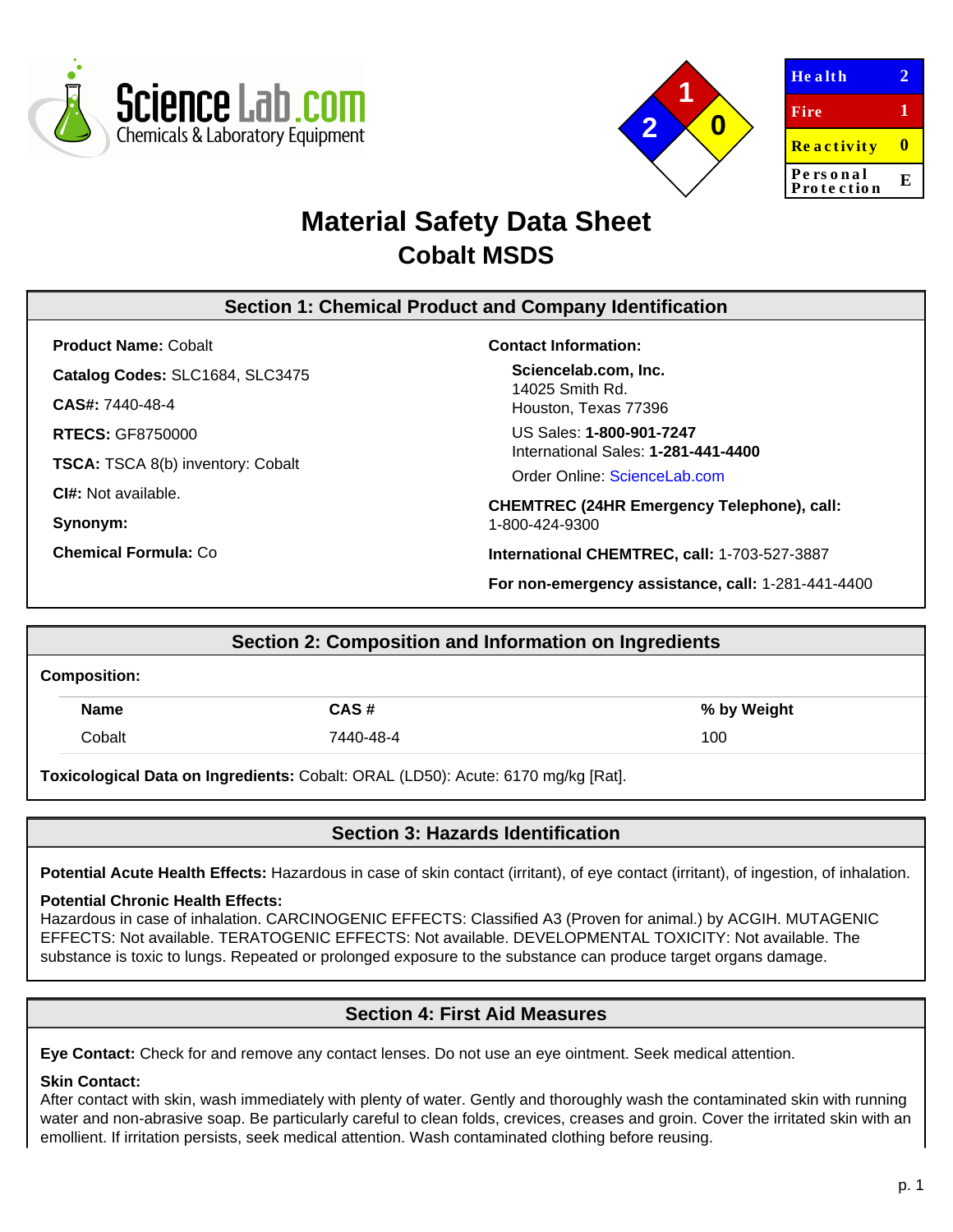## **Serious Skin Contact:**

Wash with a disinfectant soap and cover the contaminated skin with an anti-bacterial cream. Seek medical attention.

**Inhalation:** Allow the victim to rest in a well ventilated area. Seek immediate medical attention.

## **Serious Inhalation:**

Evacuate the victim to a safe area as soon as possible. Loosen tight clothing such as a collar, tie, belt or waistband. If breathing is difficult, administer oxygen. If the victim is not breathing, perform mouth-to-mouth resuscitation. Seek medical attention.

#### **Ingestion:**

Do not induce vomiting. Loosen tight clothing such as a collar, tie, belt or waistband. If the victim is not breathing, perform mouth-to-mouth resuscitation. Seek immediate medical attention.

**Serious Ingestion:** Not available.

## **Section 5: Fire and Explosion Data**

**Flammability of the Product:** Flammable.

**Auto-Ignition Temperature:** Not available.

**Flash Points:** Not available.

**Flammable Limits:** Not available.

**Products of Combustion:** Some metallic oxides.

**Fire Hazards in Presence of Various Substances:** Not available.

#### **Explosion Hazards in Presence of Various Substances:**

Risks of explosion of the product in presence of mechanical impact: Not available. Risks of explosion of the product in presence of static discharge: Not available.

#### **Fire Fighting Media and Instructions:**

Flammable solid. SMALL FIRE: Use DRY chemical powder. LARGE FIRE: Use water spray or fog. Cool containing vessels with water jet in order to prevent pressure build-up, autoignition or explosion.

**Special Remarks on Fire Hazards:** Not available.

**Special Remarks on Explosion Hazards:** Not available.

## **Section 6: Accidental Release Measures**

**Small Spill:** Use appropriate tools to put the spilled solid in a convenient waste disposal container.

#### **Large Spill:**

Flammable solid. Stop leak if without risk. Do not touch spilled material. Use water spray curtain to divert vapor drift. Prevent entry into sewers, basements or confined areas; dike if needed. Eliminate all ignition sources. Call for assistance on disposal. Be careful that the product is not present at a concentration level above TLV. Check TLV on the MSDS and with local authorities.

# **Section 7: Handling and Storage**

#### **Precautions:**

Keep locked up Keep away from heat. Keep away from sources of ignition. Ground all equipment containing material. Do not ingest. Do not breathe dust. Wear suitable protective clothing In case of insufficient ventilation, wear suitable respiratory equipment If ingested, seek medical advice immediately and show the container or the label. Avoid contact with skin and eyes

#### **Storage:**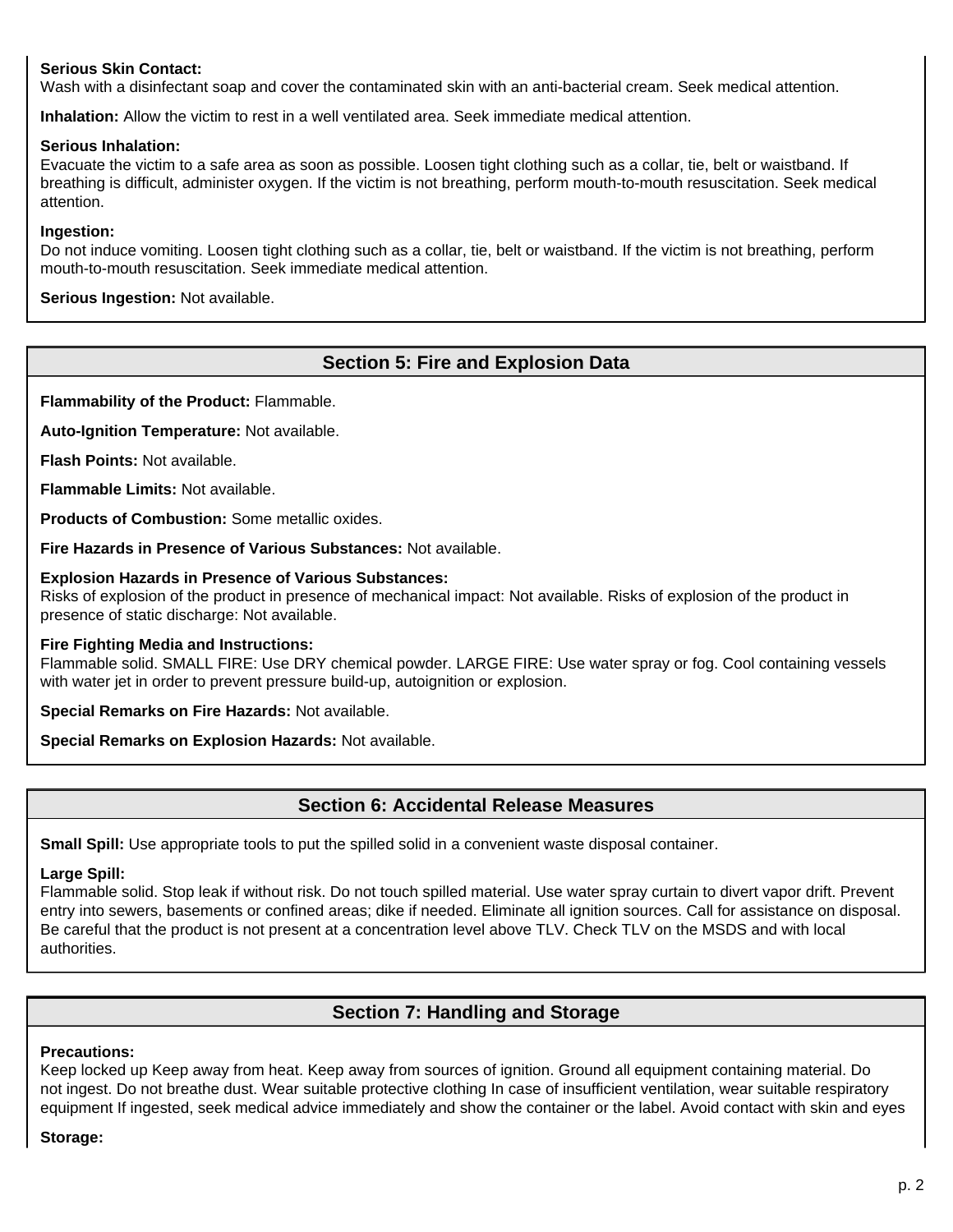Flammable materials should be stored in a separate safety storage cabinet or room. Keep away from heat. Keep away from sources of ignition. Keep container tightly closed. Keep in a cool, well-ventilated place. Ground all equipment containing material. Keep container dry. Keep in a cool place.

## **Section 8: Exposure Controls/Personal Protection**

#### **Engineering Controls:**

Use process enclosures, local exhaust ventilation, or other engineering controls to keep airborne levels below recommended exposure limits. If user operations generate dust, fume or mist, use ventilation to keep exposure to airborne contaminants below the exposure limit.

#### **Personal Protection:**

Splash goggles. Lab coat. Dust respirator. Be sure to use an approved/certified respirator or equivalent. Gloves.

#### **Personal Protection in Case of a Large Spill:**

Splash goggles. Full suit. Dust respirator. Boots. Gloves. A self contained breathing apparatus should be used to avoid inhalation of the product. Suggested protective clothing might not be sufficient; consult a specialist BEFORE handling this product.

#### **Exposure Limits:**

TWA: 0.05 (mg/m3) from OSHA Consult local authorities for acceptable exposure limits.

# **Section 9: Physical and Chemical Properties**

#### **Physical state and appearance:** Solid.

**Odor:** Not available.

**Taste:** Not available.

**Molecular Weight:** 58.93 g/mole

**Color:** Not available.

**pH (1% soln/water):** Not applicable.

**Boiling Point:** 3100°C (5612°F)

**Melting Point:** 1493°C (2719.4°F)

**Critical Temperature:** Not available.

**Specific Gravity:** 8.92 (Water = 1)

**Vapor Pressure:** Not applicable.

**Vapor Density:** Not available.

**Volatility:** Not available.

**Odor Threshold:** Not available.

**Water/Oil Dist. Coeff.:** Not available.

**Ionicity (in Water):** Not available.

**Dispersion Properties:** Not available.

**Solubility:** Insoluble in cold water.

# **Section 10: Stability and Reactivity Data**

**Stability:** The product is stable.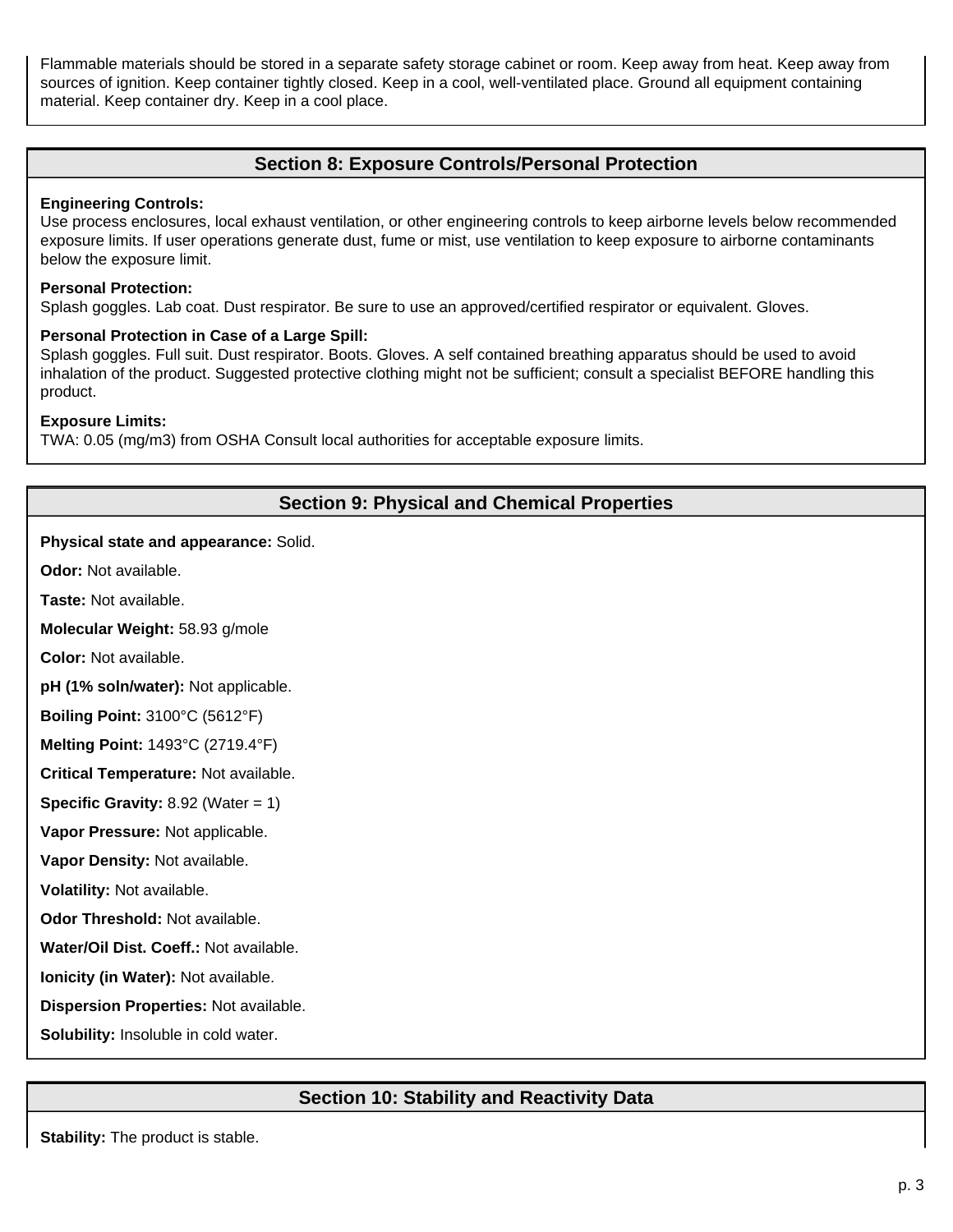**Instability Temperature:** Not available.

**Conditions of Instability:** Not available.

**Incompatibility with various substances:** Not available.

**Corrosivity:** Non-corrosive in presence of glass.

**Special Remarks on Reactivity:** Not available.

**Special Remarks on Corrosivity:** Not available.

**Polymerization:** No.

# **Section 11: Toxicological Information**

**Routes of Entry:** Eye contact. Inhalation. Ingestion.

**Toxicity to Animals:** Acute oral toxicity (LD50): 6170 mg/kg [Rat].

**Chronic Effects on Humans:** CARCINOGENIC EFFECTS: Classified A3 (Proven for animal.) by ACGIH. The substance is toxic to lungs.

**Other Toxic Effects on Humans:** Hazardous in case of skin contact (irritant), of ingestion, of inhalation.

**Special Remarks on Toxicity to Animals:** Not available.

**Special Remarks on Chronic Effects on Humans:** Not available.

**Special Remarks on other Toxic Effects on Humans:** Not available.

# **Section 12: Ecological Information**

**Ecotoxicity:** Not available.

**BOD5 and COD:** Not available.

**Products of Biodegradation:**

Possibly hazardous short term degradation products are not likely. However, long term degradation products may arise.

**Toxicity of the Products of Biodegradation:** The products of degradation are as toxic as the original product.

**Special Remarks on the Products of Biodegradation:** Not available.

# **Section 13: Disposal Considerations**

**Waste Disposal:**

# **Section 14: Transport Information**

**DOT Classification:** CLASS 4.1: Flammable solid.

**Identification:** : Metal powder, Flammable, n.o.s. (Cobalt metal, powder) : UN3089 PG: III

**Special Provisions for Transport:** Not available.

# **Section 15: Other Regulatory Information**

**Federal and State Regulations:**